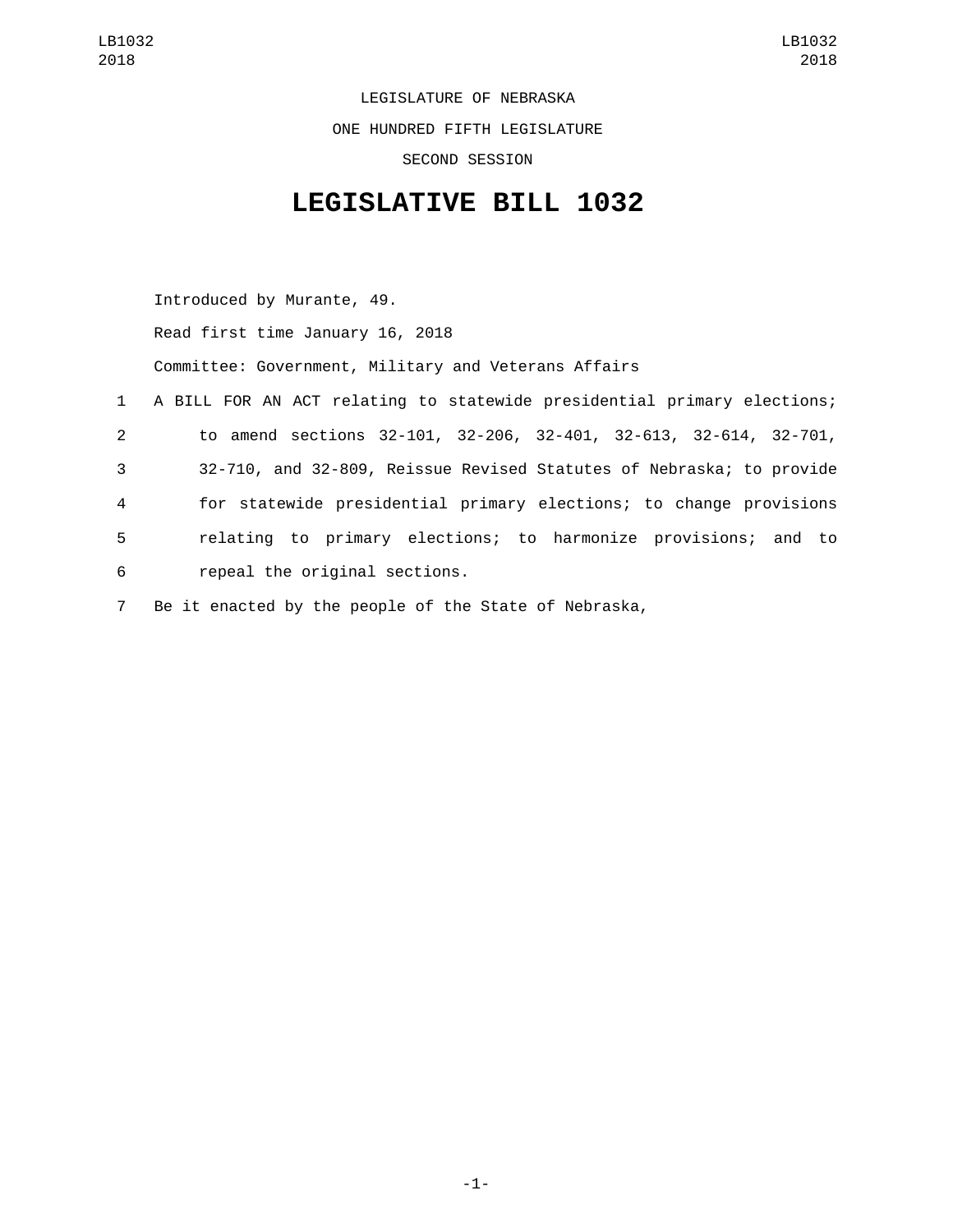Section 1. Section 32-101, Reissue Revised Statutes of Nebraska, is 2 amended to read:

 32-101 Sections 32-101 to 32-1551 and section 4 of this act shall be 4 known and may be cited as the Election Act.

 Sec. 2. Section 32-206, Reissue Revised Statutes of Nebraska, is 6 amended to read:

 32-206 (1) The Secretary of State shall publish an official election calendar by November 1 prior to the statewide primary election. Such calendar, to be approved as to form by the Attorney General, shall set forth the various election deadline dates and other pertinent data as determined by the Secretary of State. The official election calendar shall be merely a guideline and shall in no way legally bind the 13 Secretary of State or the Attorney General.

 (2) For purposes of the statewide presidential primary election conducted pursuant to section 4 of this act, the Secretary of State shall include in the official calendar for each presidential election year the applicable dates for conducting voter registration and conducting the election, including, but not limited to, the dates for appointing, providing notice to, and training poll workers, deadlines for voter registration, providing extra office hours for voter registration, issuance of voter registration lists to the political parties, certification of the ballot, notice of the election, distribution of sample ballots, notice for application for and issuance of ballots for early voting, and counting and canvassing the ballots.

 $(3)$   $(2)$  The Secretary of State shall deliver a copy of the official election calendar to the state party headquarters of each recognized political party within ten days after publication under subsection (1) of 28 this section.

29  $(4)$   $(3)$  Except as provided in sections 32-302 and 32-306, any filing or other act required to be performed by a specified day shall be performed by 5 p.m. of such day, except that if such day falls upon a

-2-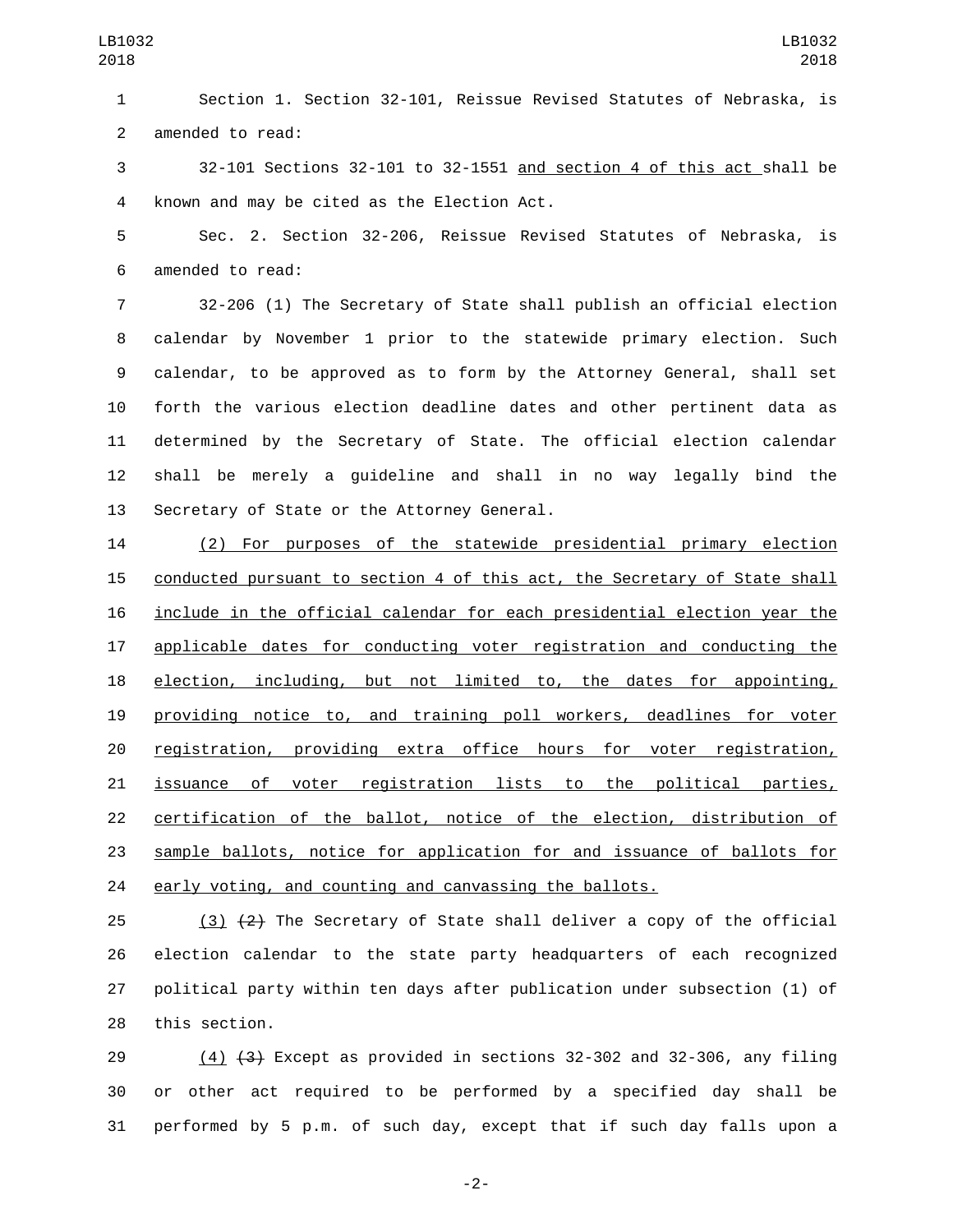Saturday, Sunday, or legal holiday, performance shall be required on the 2 next business day.

 Sec. 3. Section 32-401, Reissue Revised Statutes of Nebraska, is 4 amended to read:

 32-401 The statewide primary election shall be held on the first Tuesday after the second Monday in May in even-numbered years. The statewide primary election shall be held for the purposes of (1) nominating all candidates to be voted for at the statewide general election except (a) candidates who were unopposed at the primary election and not required to be on the ballot and (b) candidates who petition on the ballot or are nominated by their political party, (2) electing delegates to the county, state, and national political party conventions, if applicable, and (3) in each presidential election year, voting on a preference for President of the United States, and (4) electing officers in political subdivisions which hold their general elections at the time 16 of the statewide primary election.

 Sec. 4. In each presidential election year, a statewide presidential primary election shall be held on the second Tuesday in March for the sole purpose of voting on a preference for President of the United States. The statewide presidential primary election shall be conducted using the procedures in the Election Act applicable to the statewide primary election to the extent possible.

 Sec. 5. Section 32-613, Reissue Revised Statutes of Nebraska, is 24 amended to read:

 32-613 Any petition to place a person's name on the statewide presidential primary election ballot for President of the United States conducted pursuant to section 4 of this act shall contain the names of not less than one hundred voters registered with the appropriate political party from each congressional district of the state, except that if the political party dissolves as provided in subsection (2) of section 32-720, the Secretary of State shall not accept a petition under

-3-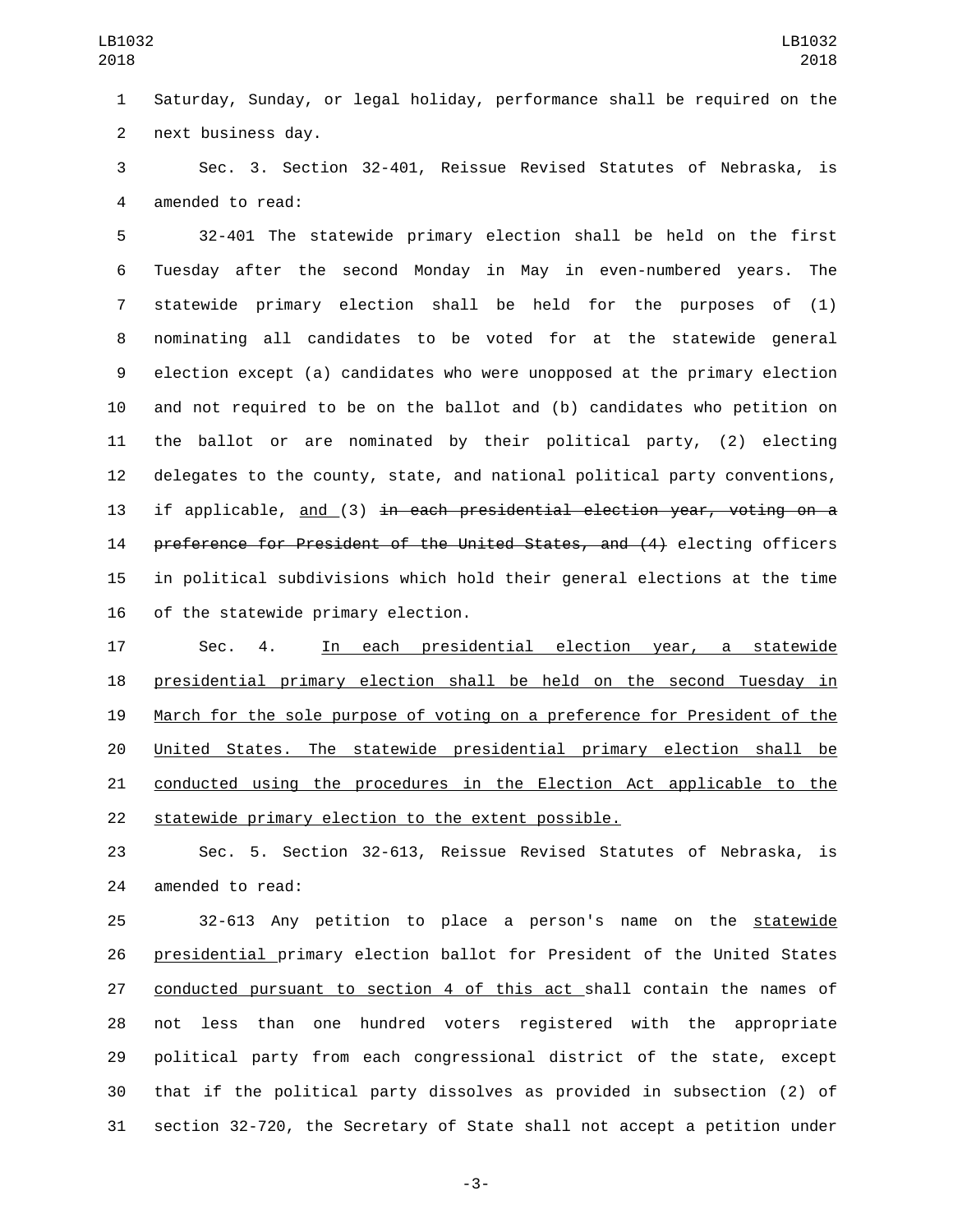this section. The name of the candidate for President shall be placed upon the ballot only when written consent of such person has been filed with the Secretary of State not less than sixty days before the primary election. The form of the petition shall comply with the requirements of section 32-628 and shall as nearly as possible conform to the form 6 prescribed by the Secretary of State.

 Sec. 6. Section 32-614, Reissue Revised Statutes of Nebraska, is 8 amended to read:

 32-614 The names of persons in the political party (1) who are presented by petition of their supporters to be party candidates for President of the United States or (2) who have been determined by the Secretary of State to be generally advocated or recognized as candidates in national news media throughout the United States shall be printed on the statewide presidential primary election ballot for the office of President of the United States for the election conducted pursuant to section 4 of this act. This section does not apply if the political party dissolves as provided in subsection (2) of section 32-720.

 If a person does not want his or her name on the ballot for the Nebraska statewide presidential primary election conducted pursuant to 20 section 4 of this act ballot, he or she shall, at least sixty days prior 21 to the statewide presidential primary election by March 10 of the 22 presidential election year, execute and file an affidavit with the Secretary of State stating without qualification that he or she is not now and does not intend to become a candidate for office of President of 25 the United States at the next statewide presidential primary election in Nebraska or any other state. If a presidential candidate files such affidavit removing his or her name and subsequently becomes a presidential candidate in another state, the candidate's affidavit in Nebraska shall be purged and shall have no force and effect. The Secretary of State shall then place such candidate's name on the 31 statewide presidential primary election ballot.

-4-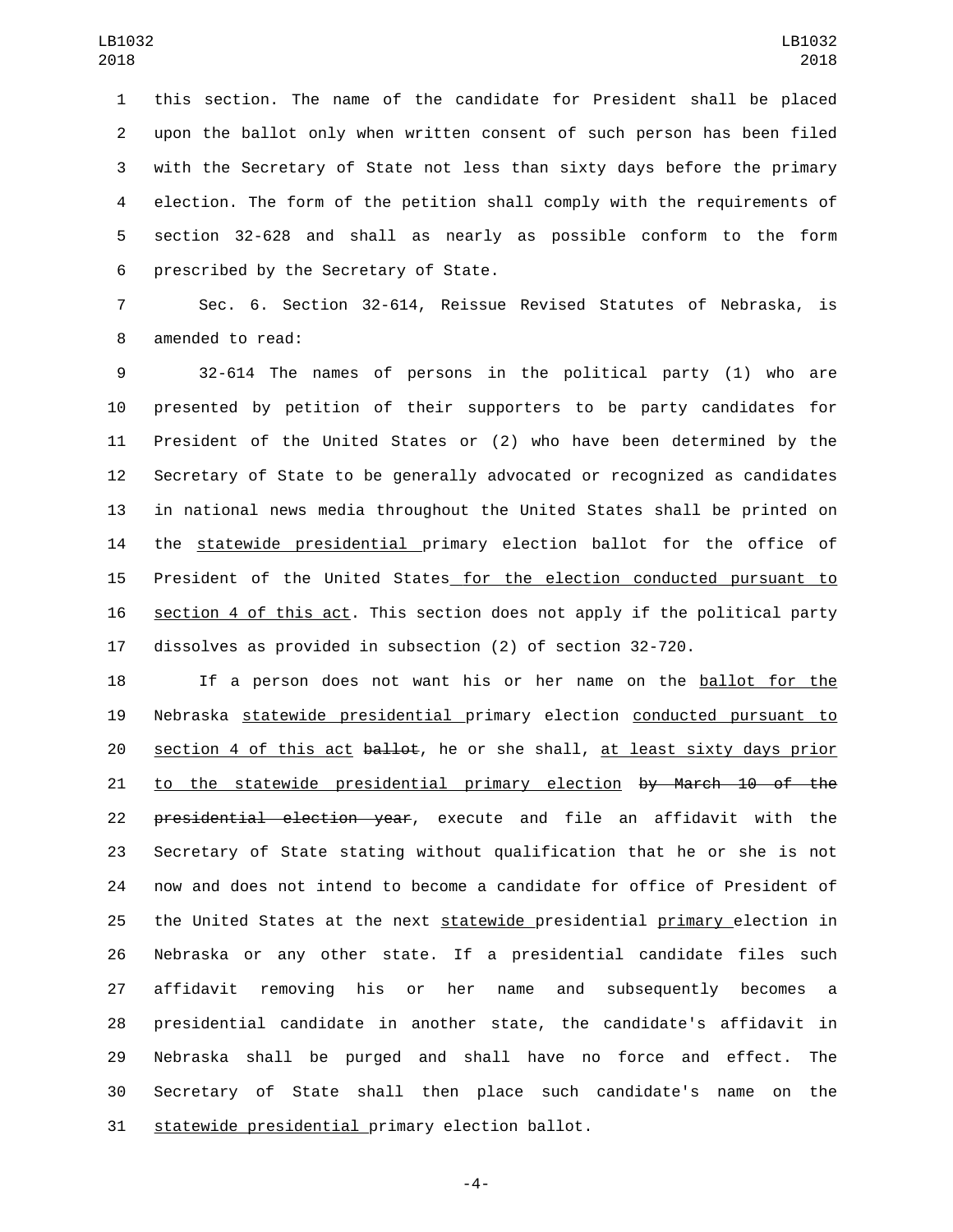Sec. 7. Section 32-701, Reissue Revised Statutes of Nebraska, is 2 amended to read:

 32-701 (1) Each political party which is organized in Nebraska shall file a copy of the party's plan for selecting delegates and alternate delegates to the party's national convention with the Secretary of State on or before December 1 of the calendar year prior to each presidential election year and shall include a summary of the contents of the plan. 8 The delegate selection plan shall:

 (a) Require that at least eighty percent of the delegates and alternate delegates are committed to a candidate for President of the United States based on the results of a caucus or the statewide 12 presidential primary election;

 (b) Specify whether the delegates and alternate delegates are committed to a candidate for President of the United States based on the results of (i) a caucus system which is open to all Nebraska residents who are affiliated with the party for purposes of registering to vote in 17 Nebraska, (ii) election at the statewide presidential primary election, or (iii) a combination of the methods listed in subdivisions (i) and (ii) 19 of this subdivision;

 (c) Specify how the delegates and alternate delegates are committed for purposes of voting for candidates for President of the United States based on the results of the caucus or statewide presidential primary 23 election; and

 (d) Provide that the delegates and alternate delegates are either awarded to the winner of the caucus or statewide presidential primary election or awarded proportionally, based on the number of votes received by each presidential candidate at the caucus or statewide presidential primary election, to each presidential candidate who received at least 29 fifteen percent of the votes for the nomination.

 (2) When candidates for the office of President of the United States are to be nominated, every registered voter of a political party shall

-5-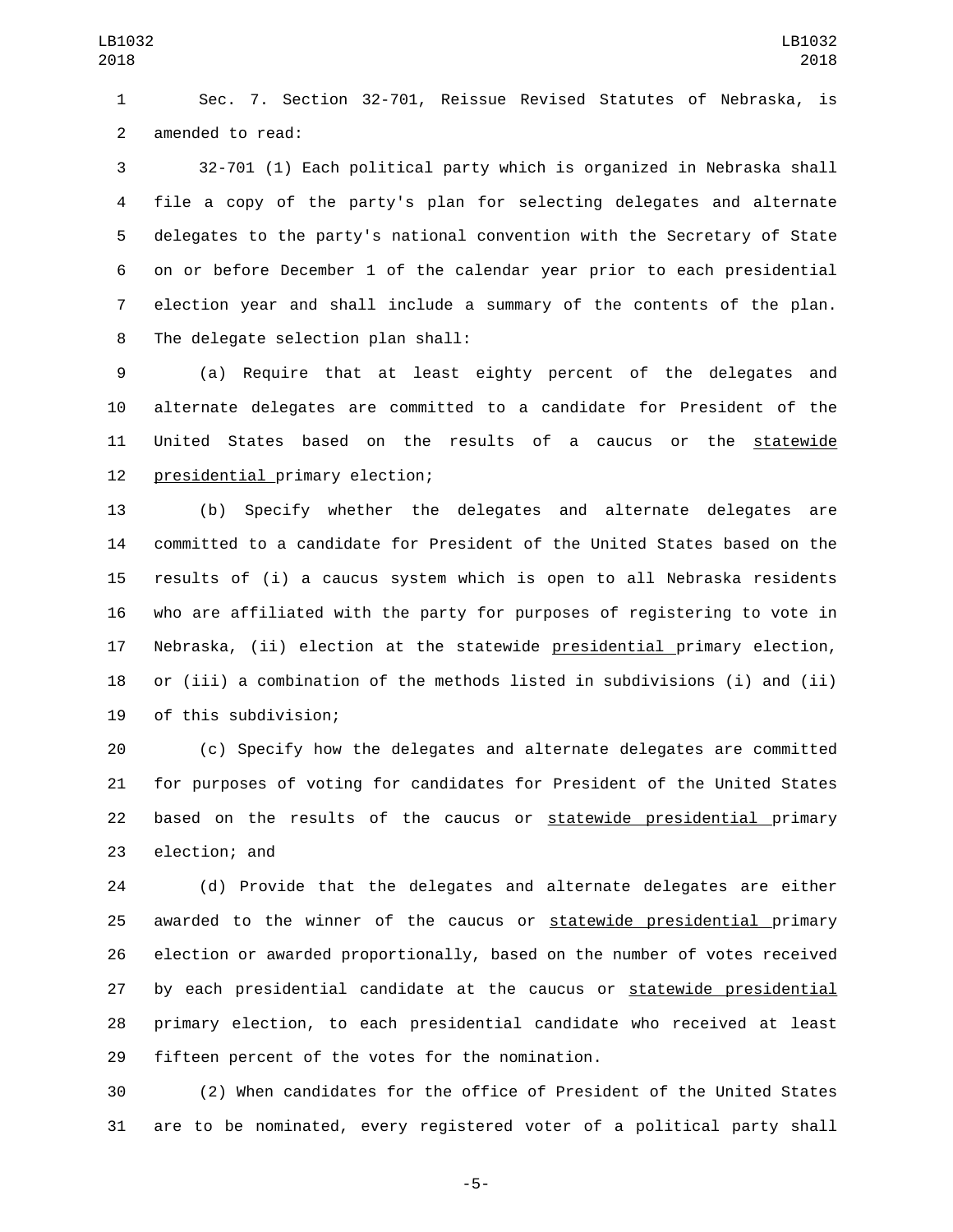have the opportunity to vote his or her preference on his or her party nominating ballot for his or her choice for one person to be the candidate of his or her political party for President of the United States by writing the name of the person of his or her choice for President in the blank space to be left upon the ballot for such purpose and making a cross or mark in the square or oval opposite the written name or by making a cross or mark in the square or oval opposite the 8 printed name of the person of his or her choice.

 Sec. 8. Section 32-710, Reissue Revised Statutes of Nebraska, is 10 amended to read:

 32-710 Each political party shall hold a state convention biennially on a date to be fixed by the state central committee but not later than September 1. Candidates for elective offices may be nominated at such conventions pursuant to section 32-627 or 32-721. Such nominations shall be certified to the Secretary of State by the chairperson and secretary of the convention. The certificates shall have the same force and effect 17 as nominations in statewide presidential primary elections. A political party may not nominate a candidate at the convention for an office for which the party did not nominate a candidate at the statewide presidential primary election except as provided for new political parties in section 32-621. The convention shall formulate and promulgate a state platform, select a state central committee, select electors for President and Vice President of the United States, and transact the business which is properly before it. One presidential elector shall be chosen from each congressional district, and two presidential electors shall be chosen at large. The officers of the convention shall certify the names of the electors to the Governor and Secretary of State.

 Sec. 9. Section 32-809, Reissue Revised Statutes of Nebraska, is 29 amended to read:

 32-809 (1) The form of the official ballot at the statewide primary election shall be prescribed by the Secretary of State. At the top of the

-6-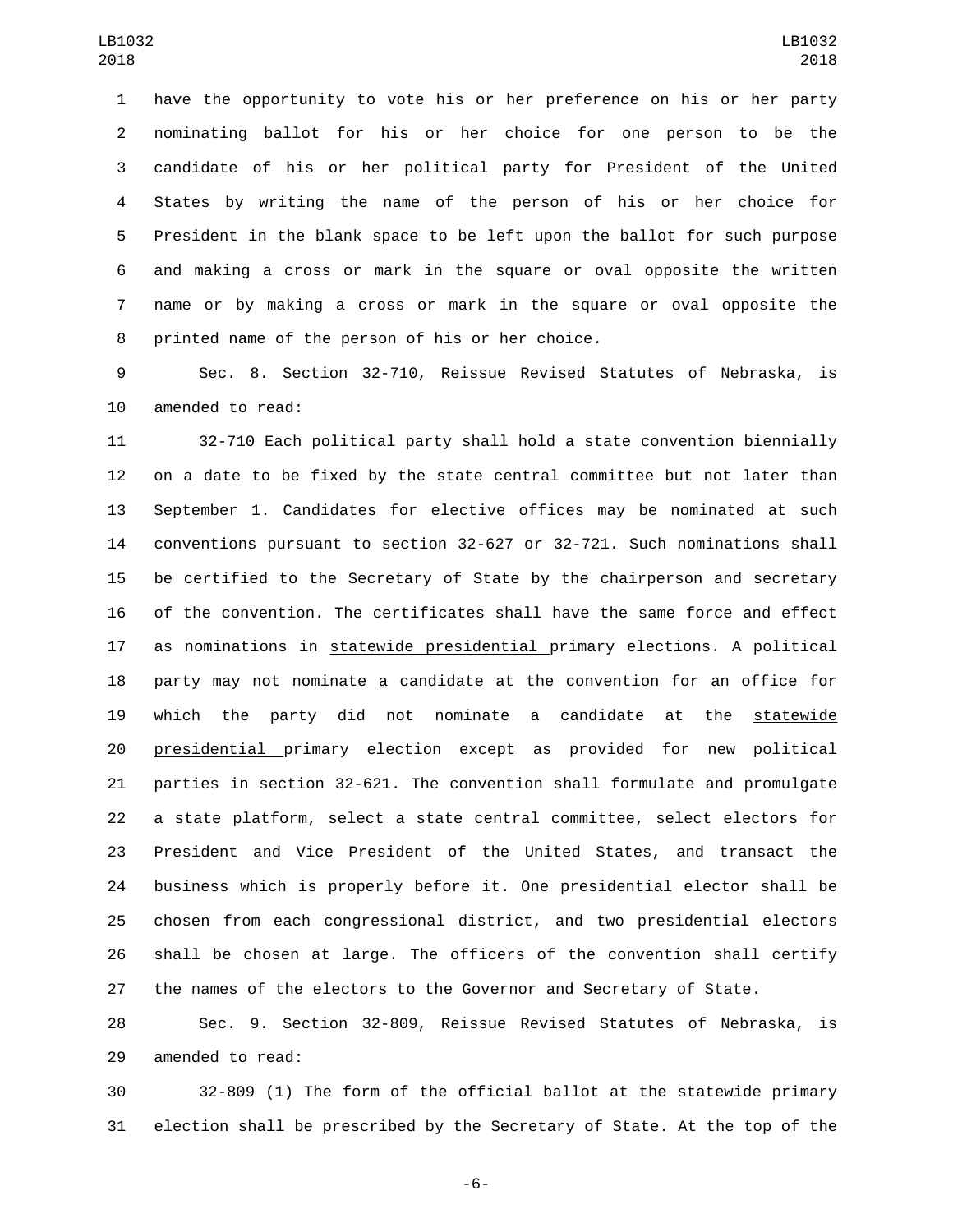ballot and over all else shall be printed in boldface type the name of the political party, ....... Official Ballot, Primary Election 20.. . Each division containing the names of the office and a list of candidates for such office shall be separated from other groups by a bold line. The ballot shall list at-large candidates and subdistrict candidates under appropriate headings.6

 (2) All proposals for constitutional amendments, candidates for delegates to the national political party conventions, and candidates on the nonpartisan ballot shall be submitted on a ballot where bold lines separate one office or issue from another. Proposals for constitutional amendments proposed by the Legislature shall be placed on the ballot as provided in sections 49-201 to 49-211. Each candidate for delegate to the national political party convention shall have his or her preference for the candidacy for the office of President of the United States or the fact that he or she is uncommitted shown on the ballot in parenthesis and indented on the line immediately below the name of the candidate. All constitutional amendments shall be placed on a separate ballot when a paper ballot is used which requires the ballot after being voted to be folded before being deposited in a ballot box. When an optical-scan ballot is used which requires a ballot envelope or sleeve in which the ballot after being voted is placed before being deposited in a ballot box, constitutional amendments may be printed on either side of the ballot and shall be separated from other offices or issues by a bold line. Constitutional amendments so arranged shall constitute a separate 25 ballot.

 (3) Except as otherwise provided in section 32-811, the statewide primary election ballot shall contain the name of every candidate filing 28 or recognized under subsection (1) of section 32-606 and section sections 32-611<del>, 32-613, and 32-614</del> and no other names. No name of a candidate for member of the Legislature or an elective office described in Article IV, section 1, of the Constitution of Nebraska shall appear on any ballot or

-7-